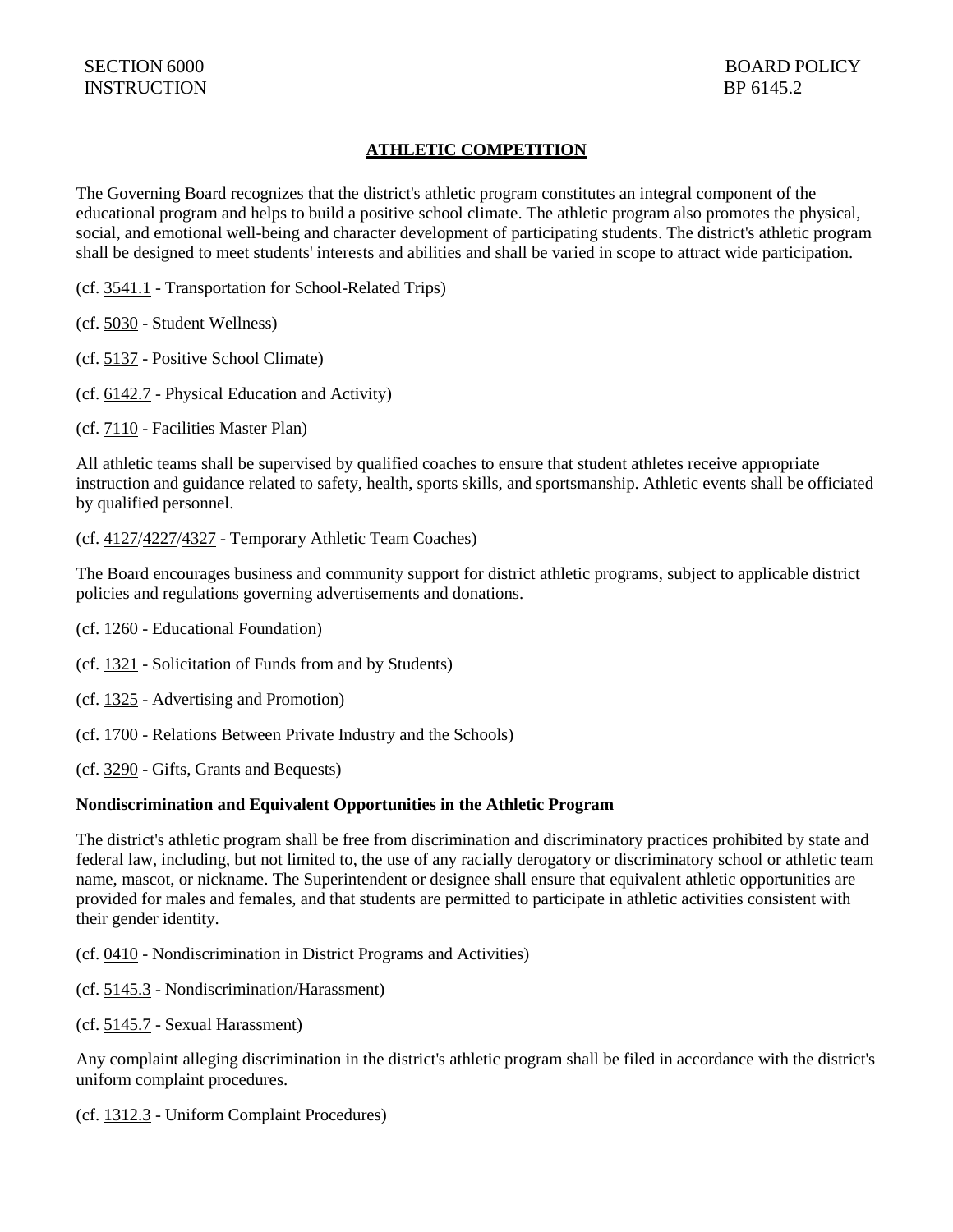### **California Interscholastic Federation**

Any district school that participates in the California Interscholastic Federation (CIF) shall conduct its athletic activities in accordance with CIF bylaws and rules and any applicable district policy and regulation. The Superintendent or designee shall have responsibility for the district's interscholastic athletic program, while the principal or designee at each participating school shall be responsible for site-level decisions, as appropriate.

The Board shall annually designate a representative to the local CIF league from each school that participates in CIF sports. The Superintendent or designee shall recommend a candidate for the position who demonstrates an understanding of the district's goals for student learning and interscholastic activities, knowledge of the athletic programs, awareness of the implications of league decisions for the school and the district, and interpersonal communication and leadership skills.

The designated representative(s) shall vote on issues that impact interscholastic athletics at the league and section levels, perform any other duties required by the CIF league, and report regularly to the Board on league, section, and statewide issues related to athletic programs.

(cf. [0500](http://gamutonline.net/displayPolicy/171712/6) - Accountability)

# **Student Eligibility**

The Board of Trustees also recognized the need to uphold high academic standards and successful progress toward graduation. Therefore, participation in the district's interscholastic athletic programs will be limited to those individuals earning a grade point average of 2.0 ("C") or higher on a 4.00 GPA scale (CIF Rule 205) for the quarter grading period (as defined by the OUHSD calendar) preceding the activity. All graded classes shall count in the determination of the student's grade pointaverage.

Eligibility requirements for student participation in the district's interscholastic athletic program, including requirements pertaining to academic achievement, shall be the same as those set by the district for participation in extracurricular and cocurricular activities.

- (cf. [3530](http://gamutonline.net/displayPolicy/170705/6) Risk Management/Insurance)
- (cf. [5111.1](http://gamutonline.net/displayPolicy/1020796/6) District Residency)
- (cf. [5121](http://gamutonline.net/displayPolicy/1053072/6) Grades/Evaluation of Student Achievement)
- (cf. [6145](http://gamutonline.net/displayPolicy/1075009/6) Extracurricular and Cocurricular Activities)
- (cf. [6146.1](http://gamutonline.net/displayPolicy/352667/6) High School Graduation Requirements)
- (cf. [6173](http://gamutonline.net/displayPolicy/274293/6) Education for Homeless Children)
- (cf. [6173.1](http://gamutonline.net/displayPolicy/324915/6) Education for Foster Youth)
- (cf. [6173.2](http://gamutonline.net/displayPolicy/599415/6) Education of Children of Military Families)

In addition, the Superintendent or designee shall ensure that students participating in interscholastic athletics governed by CIF satisfy CIF eligibility requirements.

Students shall not be charged a fee to participate in an athletic program, including, but not limited to, a fee to cover the cost of uniforms, locks, lockers, or athletic equipment.

(cf. [3260](http://gamutonline.net/displayPolicy/909474/6) - Fees and Charges)

(cf. [5143](http://gamutonline.net/displayPolicy/222837/6) - Insurance)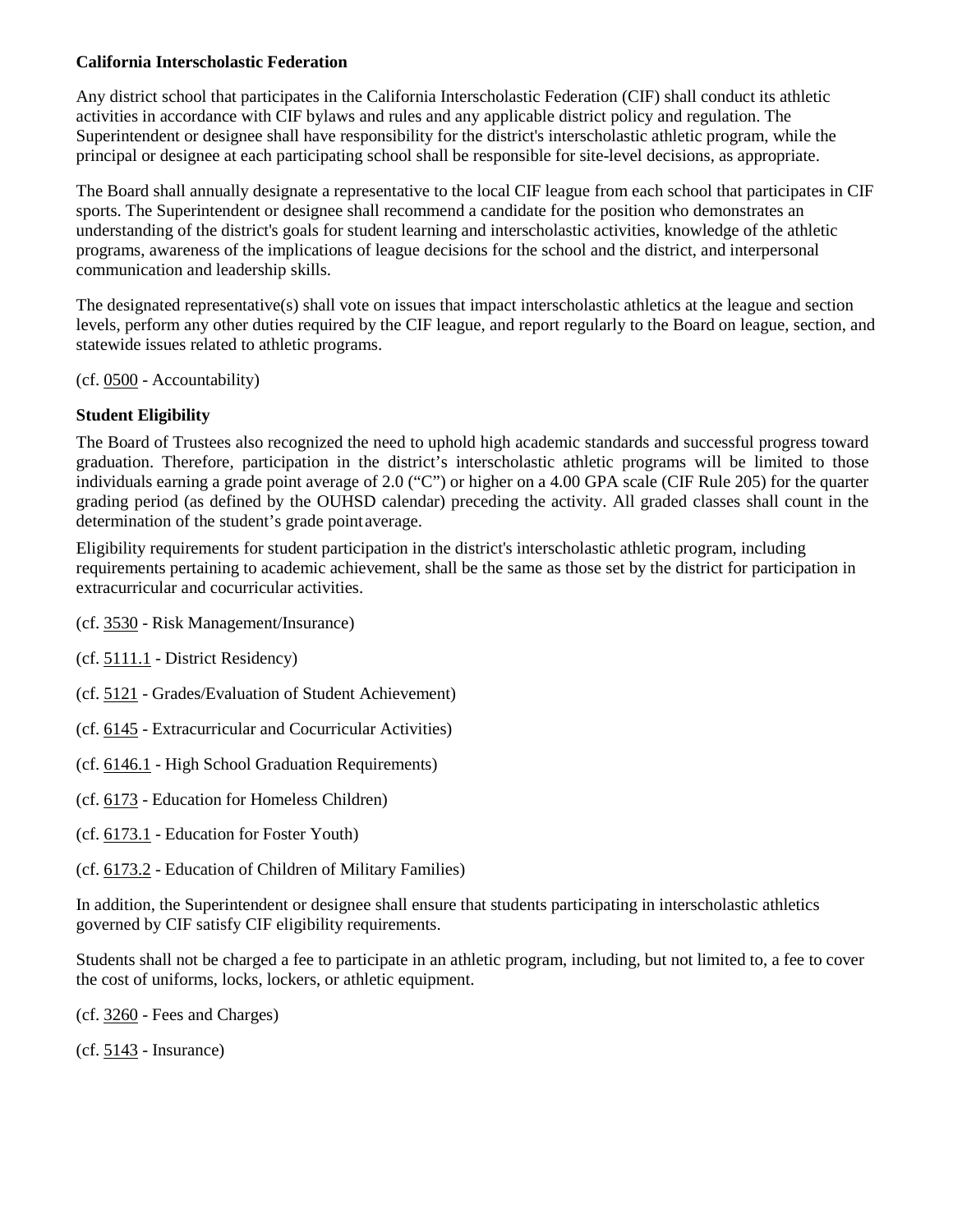## **Sportsmanship**

The Board values the quality and integrity of the athletic program and the character development of student athletes. Student athletes, coaches, parents/guardians, spectators, and others are expected to demonstrate good sportsmanship, ethical conduct, and fair play during all athletic competitions. They shall also abide by the core principles of trustworthiness, respect, responsibility, fairness, caring, and good citizenship and the Code of Ethics adopted by CIF.

Students and staff shall be subject to disciplinary action for improper conduct.

(cf. [3515.2](http://gamutonline.net/displayPolicy/171158/6) - Disruptions)

(cf. [4118](http://gamutonline.net/displayPolicy/931143/6) - Dismissal/Suspension/Disciplinary Action)

(cf. [4218](http://gamutonline.net/displayPolicy/170827/6) - Dismissal/Suspension/Disciplinary Action)

(cf. [5131](http://gamutonline.net/displayPolicy/931147/6) - Conduct)

(cf. [5131.1](http://gamutonline.net/displayPolicy/170885/6) - Bus Conduct)

(cf. [5131.4](http://gamutonline.net/displayPolicy/170887/6) - Student Disturbances)

(cf. [5144](http://gamutonline.net/displayPolicy/909486/6) - Discipline)

(cf. [5144.1](http://gamutonline.net/displayPolicy/909488/6) - Suspension and Expulsion/Due Process)

(cf. [5144.2](http://gamutonline.net/displayPolicy/288773/6) - Suspension and Expulsion/Due Process (Individuals with Disabilities))

## **Health and Safety**

The Board desires to give student health and safety the highest consideration in planning and conducting athletic activities.

Students shall have a medical clearance before participating in interscholastic athletic programs. Care shall be taken to ensure that all athletic trainings and competitions are conducted in a manner that will not overtax the physical capabilities of the participants. When appropriate, protective equipment shall be used to prevent or minimize injuries.

(cf. [5131.61](http://gamutonline.net/displayPolicy/303906/6) - Drug Testing)

(cf. [5131.63](http://gamutonline.net/displayPolicy/171232/6) - Steroids)

(cf. [5141.3](http://gamutonline.net/displayPolicy/171177/6) - Health Examinations)

(cf. [5141.6](http://gamutonline.net/displayPolicy/335607/6) - School Health Services)

(cf. [5141.7](http://gamutonline.net/displayPolicy/411100/6) - Sun Safety)

Coaches and appropriate district employees shall take every possible precaution to ensure that athletic equipment is kept in safe and serviceable condition. The Superintendent or designee shall ensure that all athletic equipment is cleaned and inspected for safety before the beginning of each school year.

### (cf. [5142](http://gamutonline.net/displayPolicy/288768/6) - Safety)

The Superintendent or designee shall develop a written emergency action plan that describes the location of automated external defibrillator(s) and procedures to be followed in the event of sudden cardiac arrest or other medical emergency related to the athletic program's activities or events. The plan shall be posted in accordance with guidelines of the National Federation of State High School Associations. (Education Code 35179.4)

In the event of a serious injury or a perceived imminent risk to a student's health during or immediately after an athletic activity, the coach or any other district employee who is present shall remove the student athlete from the activity, observe universal precautions in handling blood or other bodily fluid, and/or seek medical treatment for the student as appropriate.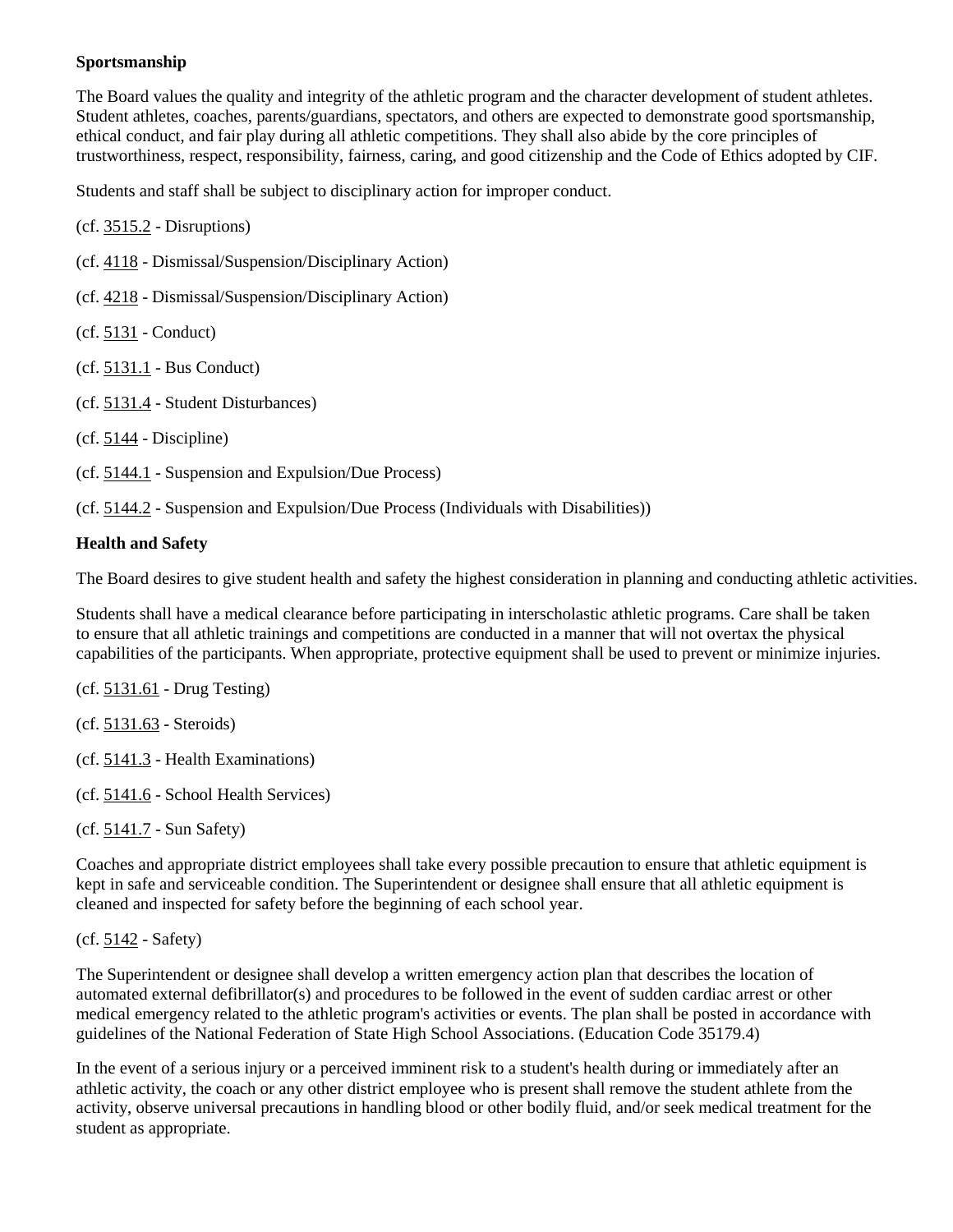(cf. [4119.42](http://gamutonline.net/displayPolicy/171718/6)[/4219.42/](http://gamutonline.net/displayPolicy/171293/6)[4319.42](http://gamutonline.net/displayPolicy/171294/6) - Exposure Control Plan for Bloodborne Pathogens)

(cf. [4119.43](http://gamutonline.net/displayPolicy/171720/6)[/4219.43/](http://gamutonline.net/displayPolicy/171297/6)[4319.43](http://gamutonline.net/displayPolicy/171298/6) - Universal Precautions)

(cf. [5141](http://gamutonline.net/displayPolicy/171176/6) - Health Care and Emergencies)

(cf. [5141.21](http://gamutonline.net/displayPolicy/324907/6) - Administering Medication and Monitoring Health Conditions)

(cf. [5141.22](http://gamutonline.net/displayPolicy/170910/6) - Infectious Diseases)

Whenever a serious injury or illness is suffered by a student athlete, the Superintendent or designee shall notify the student's parent/guardian of the date, time, and extent of any injury or illness suffered by the student and any actions taken to treat the student.

Legal Reference:

EDUCATION CODE

[200-](http://gamutonline.net/displayPolicy/138754/6)[262.4](http://gamutonline.net/displayPolicy/138778/6) Prohibition of discrimination

[17578](http://gamutonline.net/displayPolicy/137086/6) Cleaning and sterilizing of football equipment

[17580-](http://gamutonline.net/displayPolicy/137088/6)[17581](http://gamutonline.net/displayPolicy/137089/6) Football equipment

[32220-](http://gamutonline.net/displayPolicy/131122/6)[32224](http://gamutonline.net/displayPolicy/131126/6) Insurance for athletic teams, especially:

[32221.5](http://gamutonline.net/displayPolicy/420804/6) Required insurance for athletic activities

[33353-](http://gamutonline.net/displayPolicy/721393/6)[33353.5](http://gamutonline.net/displayPolicy/131289/6) California Interscholastic Federation; implementation of policies, insurance program

[33354](http://gamutonline.net/displayPolicy/226508/6) California Department of Education authority over interscholastic athletics

[33479-](http://gamutonline.net/displayPolicy/1076881/6)[33479.9](http://gamutonline.net/displayPolicy/1076890/6) The Eric Parades Sudden Cardiac Arrest Prevention Act

[35160.5](http://gamutonline.net/displayPolicy/133166/6) District policies; rules and regulations

[35179](http://gamutonline.net/displayPolicy/226509/6) Interscholastic athletics

[35179.1](http://gamutonline.net/displayPolicy/138066/6) California High School Coaching Education and Training Program

35179.4 Emergency action plan

[35179.5](http://gamutonline.net/displayPolicy/1006980/6) Interscholastic athletics; limitation on full-contact practices

35179.6 Automated external defibrillator, athletic activities

[48850](http://gamutonline.net/displayPolicy/137886/6) Interscholastic athletics; students in foster care and homeless students

[48900](http://gamutonline.net/displayPolicy/137736/6) Grounds for suspension and expulsion

[48930-](http://gamutonline.net/displayPolicy/132256/6)[48938](http://gamutonline.net/displayPolicy/132262/6) Student organizations

[49010-](http://gamutonline.net/displayPolicy/781183/6)[49013](http://gamutonline.net/displayPolicy/781186/6) Student fees

[49020-](http://gamutonline.net/displayPolicy/132272/6)[49023](http://gamutonline.net/displayPolicy/132275/6) Athletic programs; legislative intent, equal opportunity

[49030-](http://gamutonline.net/displayPolicy/388037/6)[49034](http://gamutonline.net/displayPolicy/388041/6) Performance-enhancing substances

[49458](http://gamutonline.net/displayPolicy/658651/6) Health examinations, interscholastic athletic program

[49475](http://gamutonline.net/displayPolicy/1006981/6) Health and safety, concussions and head injuries

[49700-](http://gamutonline.net/displayPolicy/600215/6)[49701](http://gamutonline.net/displayPolicy/600235/6) Education of children of military families

[51242](http://gamutonline.net/displayPolicy/132687/6) Exemption from physical education for high school students in interscholastic athletic program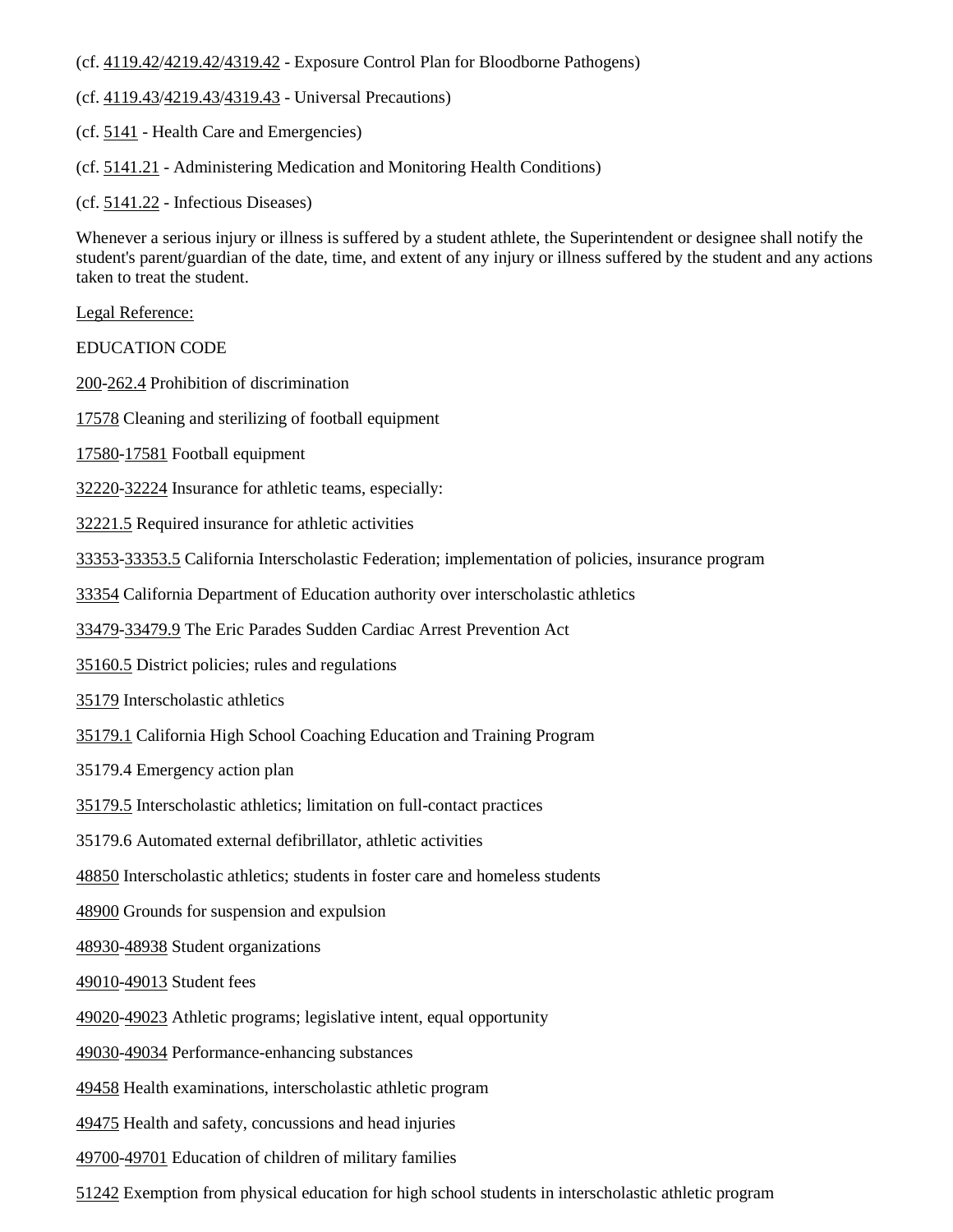### HEALTH AND SAFETY CODE

[1797.196](http://gamutonline.net/displayPolicy/369680/6) Automated external defibrillator

PENAL CODE

[245.6](http://gamutonline.net/displayPolicy/421010/6) Hazing

CODE OF REGULATIONS, TITLE 5

[4900](http://gamutonline.net/displayPolicy/187041/6)[-4965](http://gamutonline.net/displayPolicy/244922/6) Nondiscrimination in elementary and secondary education programs, especially:

[4920](http://gamutonline.net/displayPolicy/187048/6)[-4922](http://gamutonline.net/displayPolicy/187050/6) Nondiscrimination in intramural, interscholastic, and club activities

[5531](http://gamutonline.net/displayPolicy/187063/6) Supervision of extracurricular activities of students

[5590](http://gamutonline.net/displayPolicy/187069/6)[-5596](http://gamutonline.net/displayPolicy/187075/6) Employment of noncertificated coaches

UNITED STATES CODE, TITLE 20

[1681](http://gamutonline.net/displayPolicy/189980/6)[-1688](http://gamutonline.net/displayPolicy/189987/6) Discrimination based on sex or blindness, Title IX

CODE OF FEDERAL REGULATIONS, TITLE 34

[106.31](http://gamutonline.net/displayPolicy/274456/6) Nondiscrimination on the basis of sex in education programs or activities

[106.33](http://gamutonline.net/displayPolicy/191232/6) Comparable facilities

[106.41](http://gamutonline.net/displayPolicy/191240/6) Nondiscrimination in athletic programs

COURT DECISIONS

Mansourian v. Regents of University of California, (2010) 602 F. 3d 957

McCormick v. School District of Mamaroneck, (2004) 370 F.3d 275

Kahn v. East Side Union High School District, (2003) 31 Cal. 4th 990

Hartzell v. Connell, (1984) 35 Cal. 3d 899

Management Resources:

CSBA PUBLICATIONS

Updated Legal Guidance: Protecting Transgender and Gender Nonconforming Students Against Discrimination, March 2017

CALIFORNIA DEPARTMENT OF EDUCATION PUBLICATIONS

Pupil Fees, Deposits, and Other Charges, Fiscal Management Advisory 12-02, April 24, 2013

CALIFORNIA INTERSCHOLASTIC FEDERATION PUBLICATIONS

Athletic Department Emergency Action Plan: Response Teams

California Interscholastic Federation Constitution and Bylaws

A Guide to Equity in Athletics

Guidelines for Gender Identity Participation

Keep Their Heart in the Game: A Sudden Cardiac Arrest Information Sheet for Athletes and Parents/Guardians

Event Emergency Guidelines, 2013